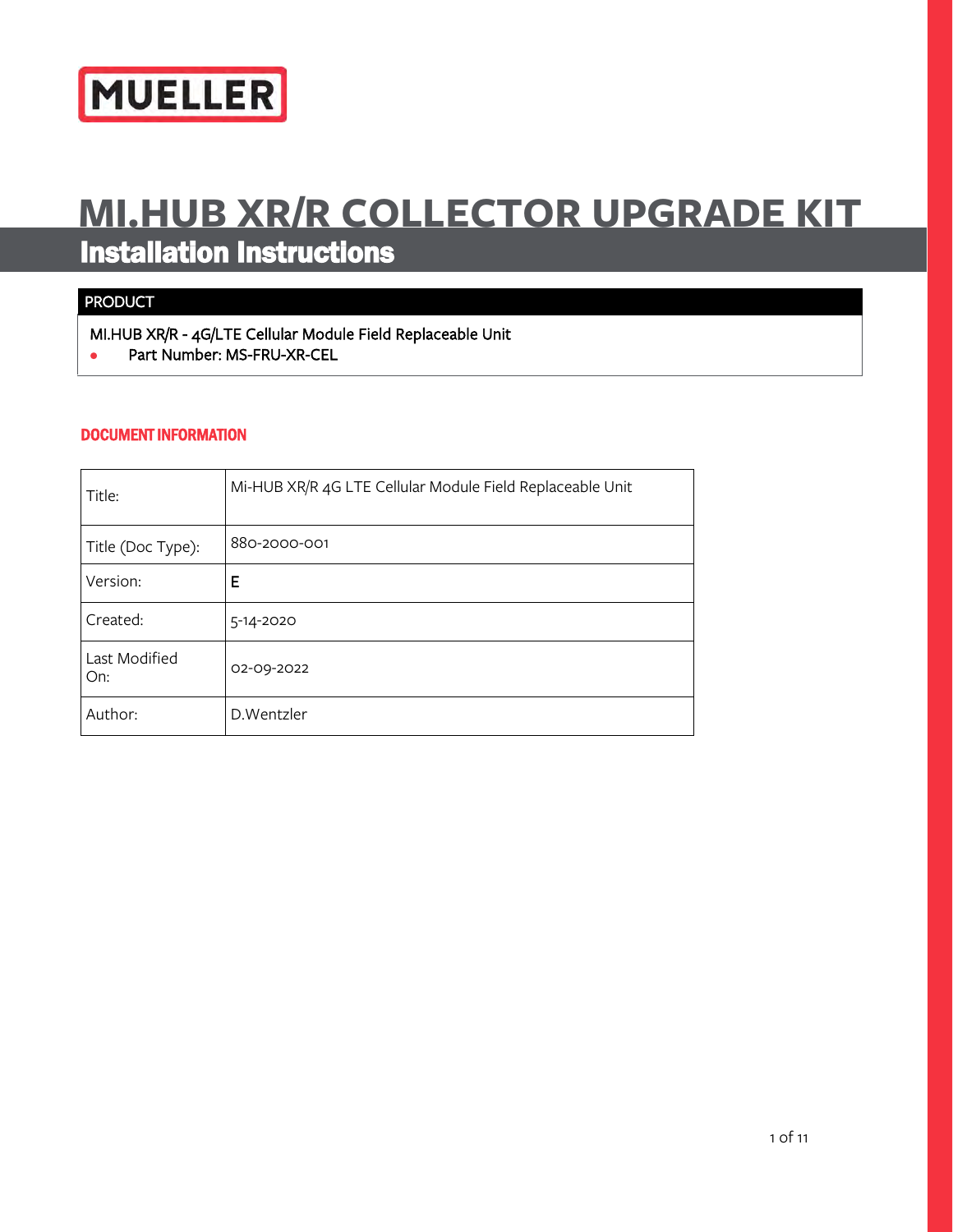#### REVISION HISTORY

| Version | Date          | Author     | Comment                                       |  |
|---------|---------------|------------|-----------------------------------------------|--|
| A       | $5 - 14 - 20$ | D.Wentzler | Initial Draft for Internal Release            |  |
| B       | $8 - 10 - 20$ | D.Wentzler | Add comments from FAE, & label pictures       |  |
| B.1     | $8 - 20 - 20$ | D.Wentzler | Add comments for NOC notification             |  |
| B.2     | $3 - 5 - 21$  | D.Wentzler | Revise FCC label and mounting & add SIMM card |  |
| C       | $7 - 23 - 21$ | D.Wentzler | Add EMC/RFI suppression parts                 |  |
| D       | $10-15-21$    | D.Wentzler | Add 4G modem identifier blue dot              |  |
| Е       | 02-09-22      | R.Campbell | Reorganize procedure                          |  |

#### ABOUT THIS DOCUMENT

This document describes the replacing the 3G cellular module used in the Mi.Hub XR collector, with a 4G LTE cellular modem. It describes the EMC/RFI spurious emissions suppression required for FCC certification.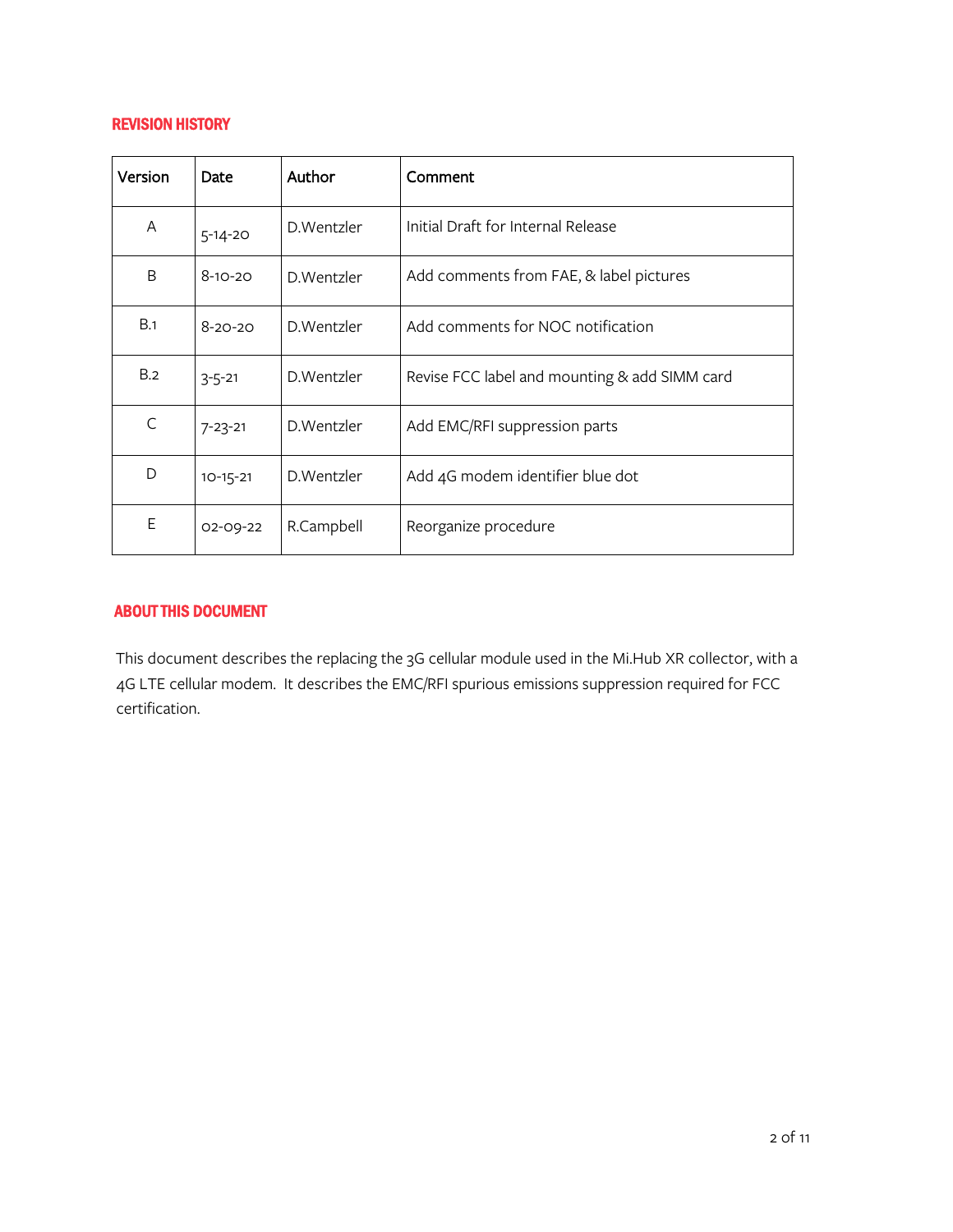#### **This document is part of the Mi.Hub XR LTE Retrofit Kit.**

| MS-FRU-XR-CEL Field Replacement Kit Components | Quantity | Mueller Part Number |
|------------------------------------------------|----------|---------------------|
| LTE cellular modem module.                     |          | 690-2000-001        |
| Flex Antenna with cable and ufl conn (m)       |          | 145-2000-001        |
| Field Installation Guide document              |          | 880-2000-001        |
| Plastic Bag                                    |          | UB <sub>O12</sub>   |
| Label - RetroFit Kit                           |          | 130-0115-001        |
| Label - modified FCC                           |          | 130-0136-001        |
| SIM Card                                       |          | 810-0016-001        |
| ESD wrist strap                                |          | 105-0004-001        |
| Ferrite Choke Material 61                      |          | 605-0036-001        |
| Ferrite Choke Material 75                      | 2        | 605-0037-001        |

### Tools Required

- Large Phillips head screwdriver
- Small Phillips head Screwdriver

#### IMPORTANT SAFETY PRECAUTIONS

Ensure AC power to the MiHub XR is disconnected from AC Power.

Ensure you use ESD protection when handling the cellular module.

Use a certified static wrist strap (included) that is grounded to the circuitry (the antenna loop on the outside bottom of the enclosure is a preferred grounding location).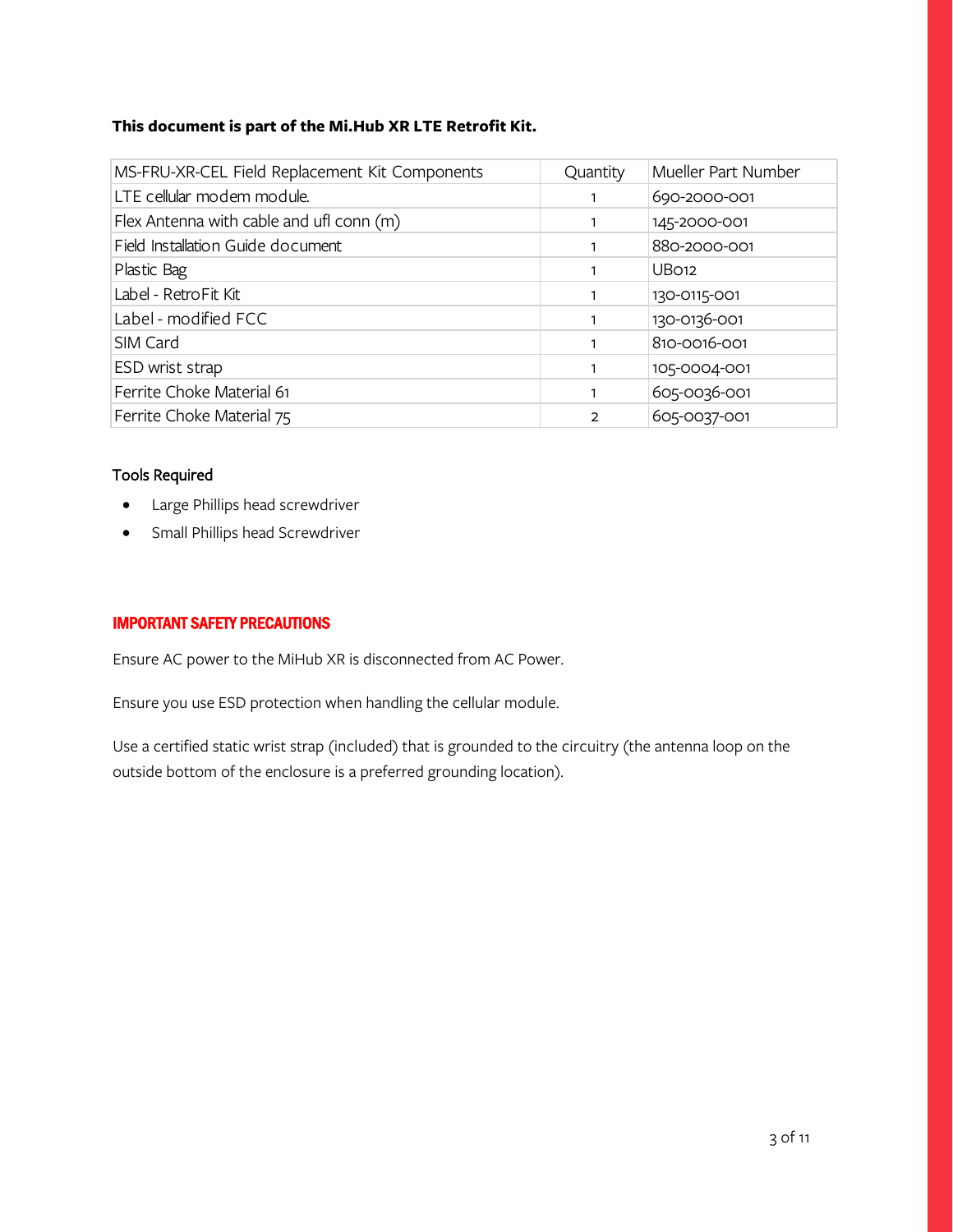#### **Remove the AC power to the Collector.**

Refer to image on the following page for "Location #" references.

Open the enclosure by removing the 4 screws (Location 6) in the corners of the enclosure.



#### **Installation of the EMC/RFI suppression**

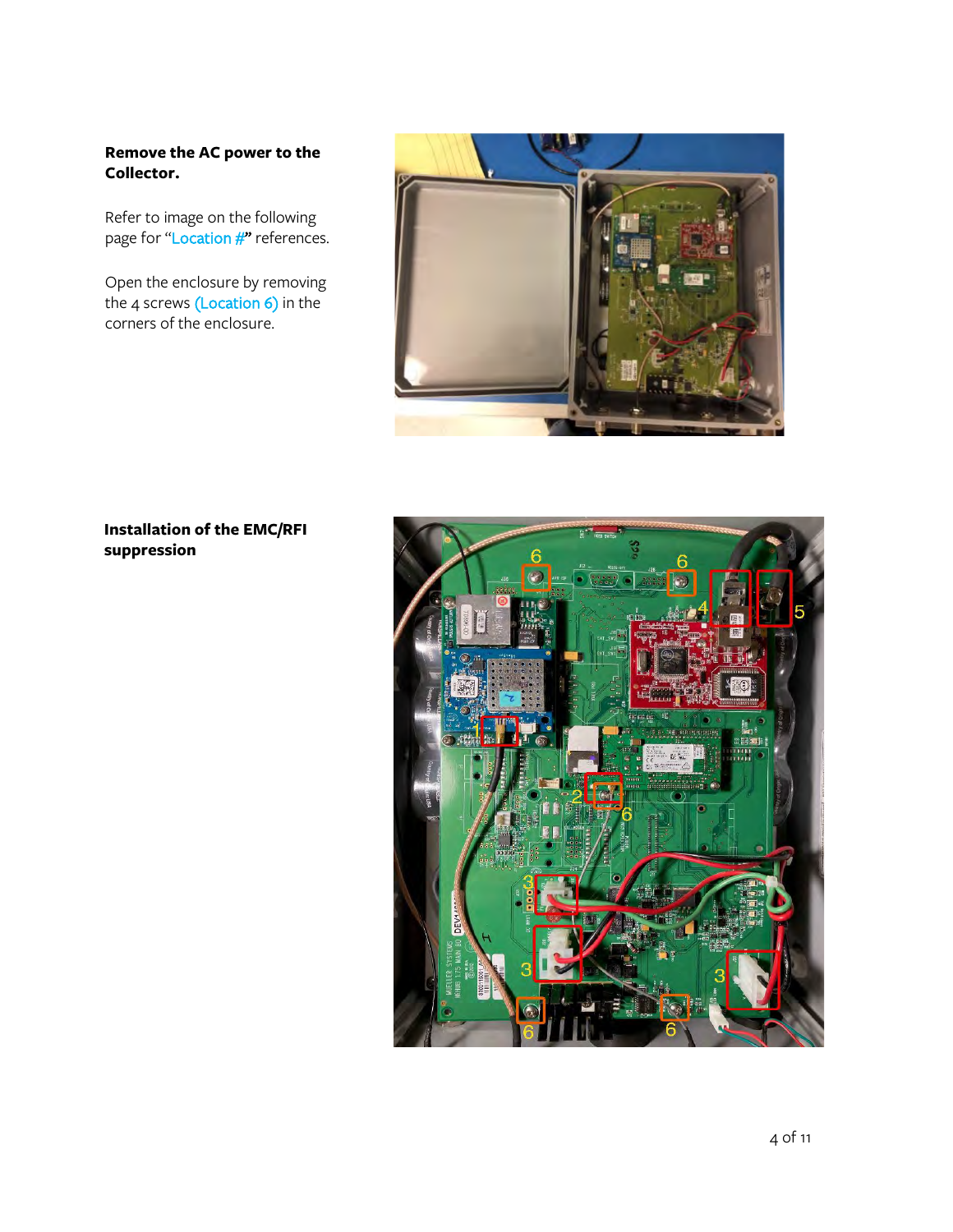Within the Kit, locate the ferrite chokes that will be installed into the Collector.

#### 605-0037-001 - Material 75 (qty=2) 605-0036-001 - Material 61 (qty=1)

Disconnect the SMB connector from the 900MHz modem PCB. (Location 1)

Disconnect the antenna connector on the Cellular modem (Location 2) by using your fingernails to pull the plug upwards perpendicular to the PCB.

Disconnect the DC solar power input, DC battery backup, and the main DC power input to the PCB. (All Location 3s)

Disconnect the Ethernet cable from the main PCB (Location 4).

Disconnect the SMA connector of the GPS antenna from the main PCB. (Location 5) by pulling

perpendicular from the main PCB.

Remove the 5 screws that mount the main PCB to the enclosure. (Location 6)

**Fold down the PCB to expose the hardware mounted under the PCB** 



Clamp Material 75 Ferrite Choke Around the Brown and Blue wires

Clamp Material 75 Ferrite Choke Around the Black and White wires

**NOTE:** There is an existing ferrite choke already mounted onto the Blue and Brown wires. It must remain.

Remount the main PCB back into the enclosure. Re-install the screws. (Location 6)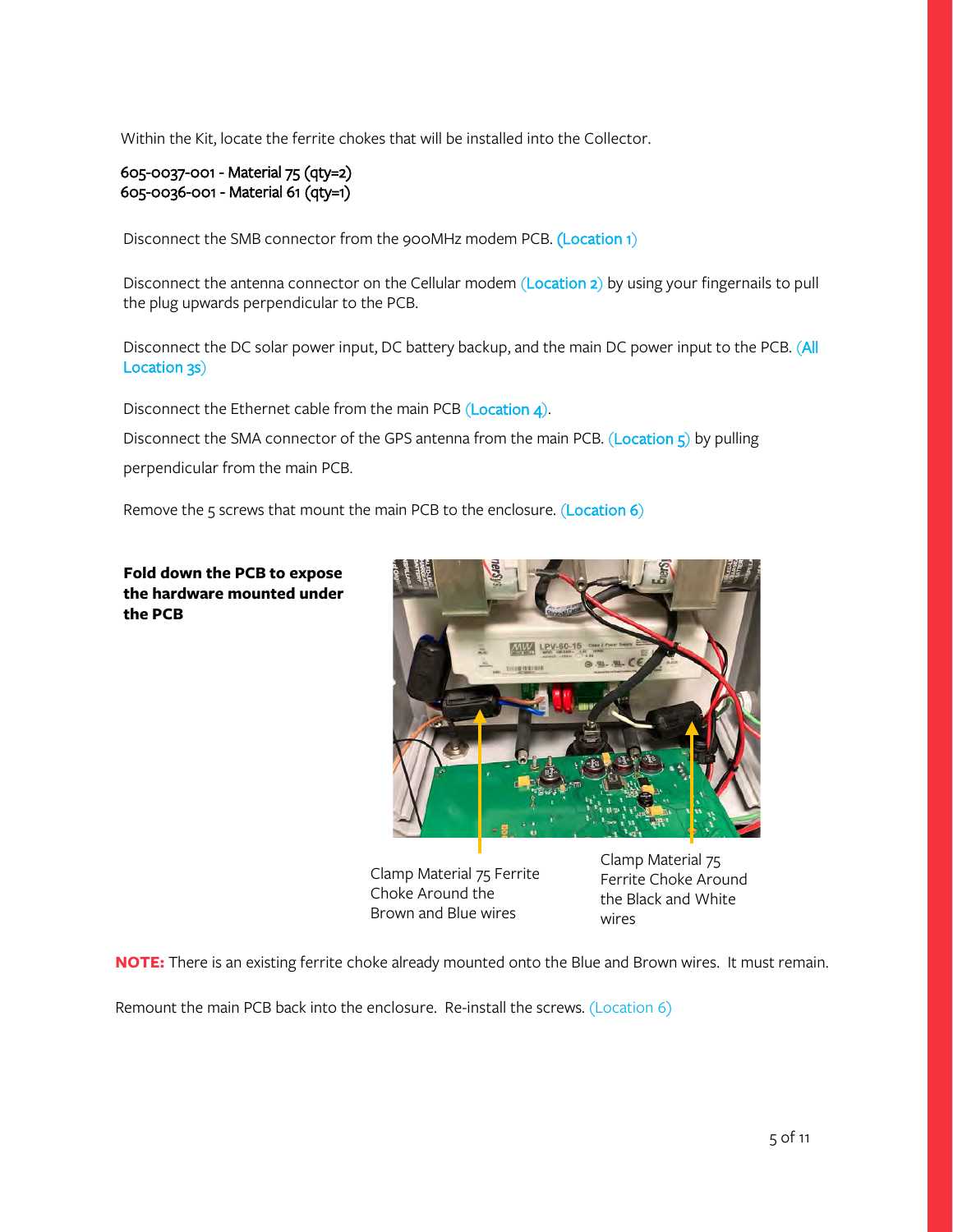#### **Modem Replacement Procedure**

Locate the cellular modem currently installed in the Mi.Hub XR.

Disconnect the antenna connector from the cellular modem assembly. Remove and discard this SIM Card.

Remove the 2 screws holding the modem PCB assembly on the main board.

Retain the screws to be reinstalled later.



Within the Kit, locate the new LTE cellular modem assembly. (690-2000-001) Carefully align the cellular modem pins and mount it into the sockets on the main PCB.

Reinstall the 2 screws to secure the modem to the main PCB.

Insert the new SIM card (810-0016-001) into the Cellular modem's SIM slot. **Note the orientation of the SIM card's notch for proper alignment.** 



Notch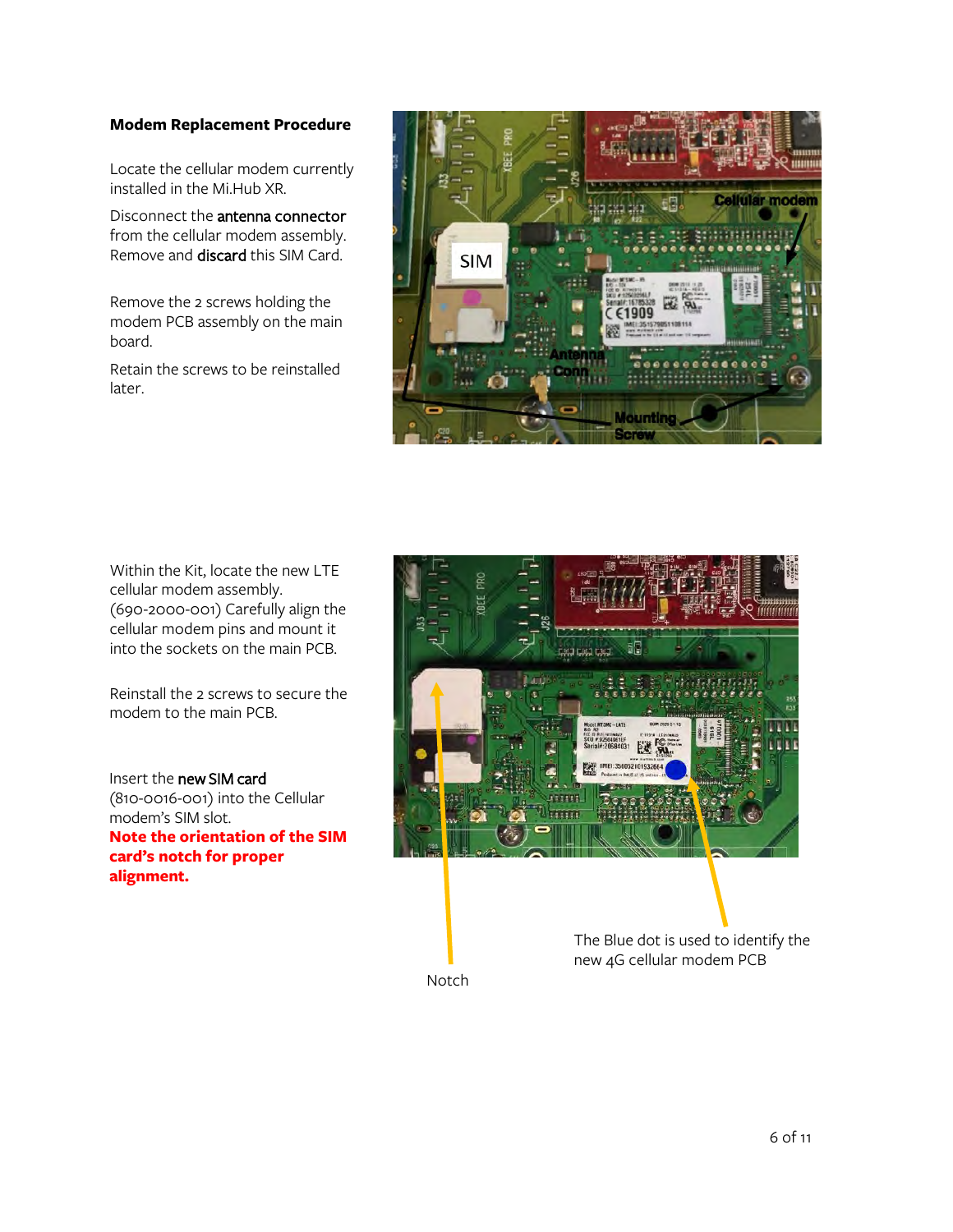Locate the old antenna cable and carefully attach its plug to the rightmost RF connector as shown. (Location 2)





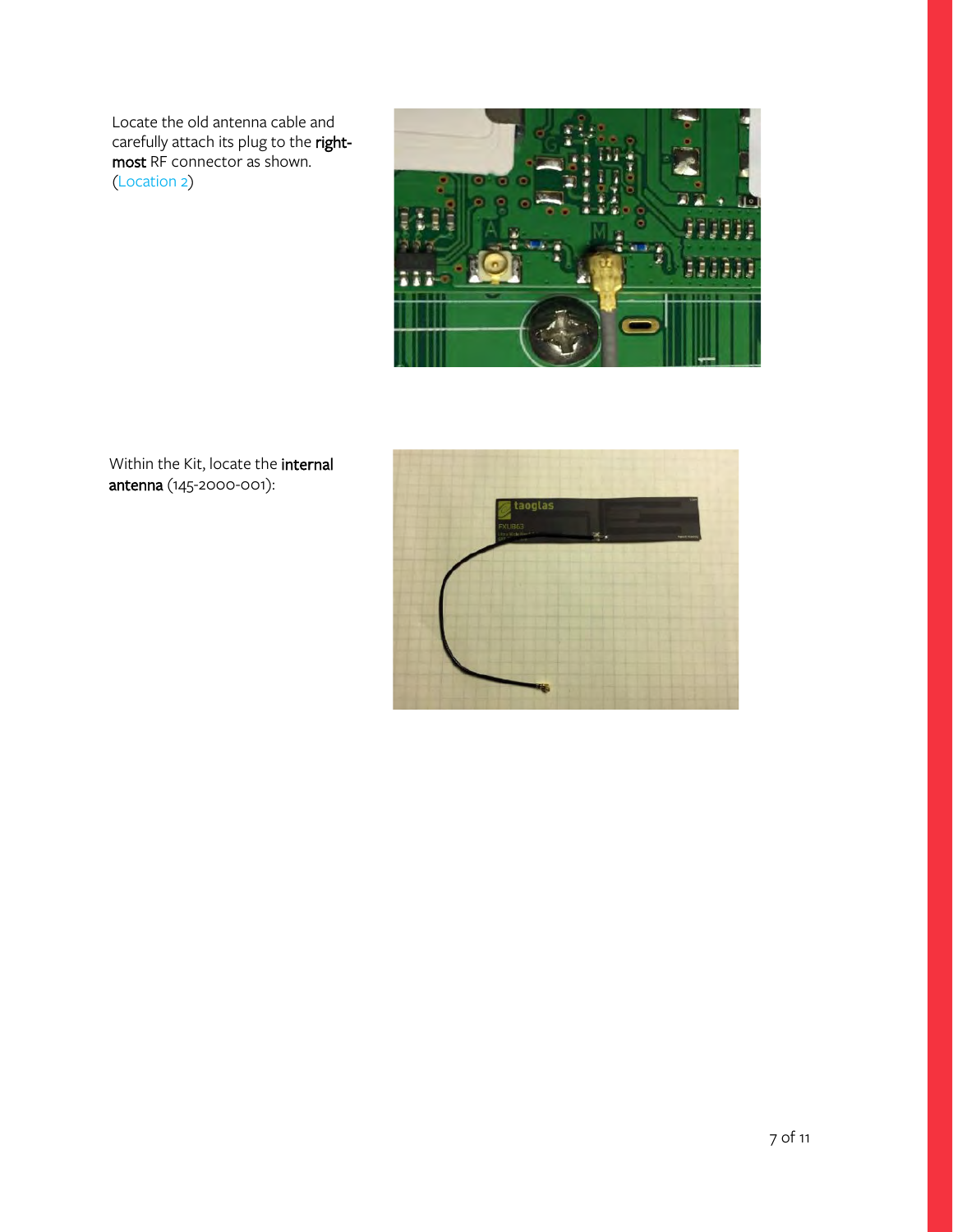Attach the plug of the internal antenna wire onto the left-most RF connector as shown. (Location 2)



Remove the adhesive cover on the back of the internal antenna. Mount the internal antenna to the side wall of the enclosure as shown.

**Take caution to not over-bend the cable of the internal antenna.**

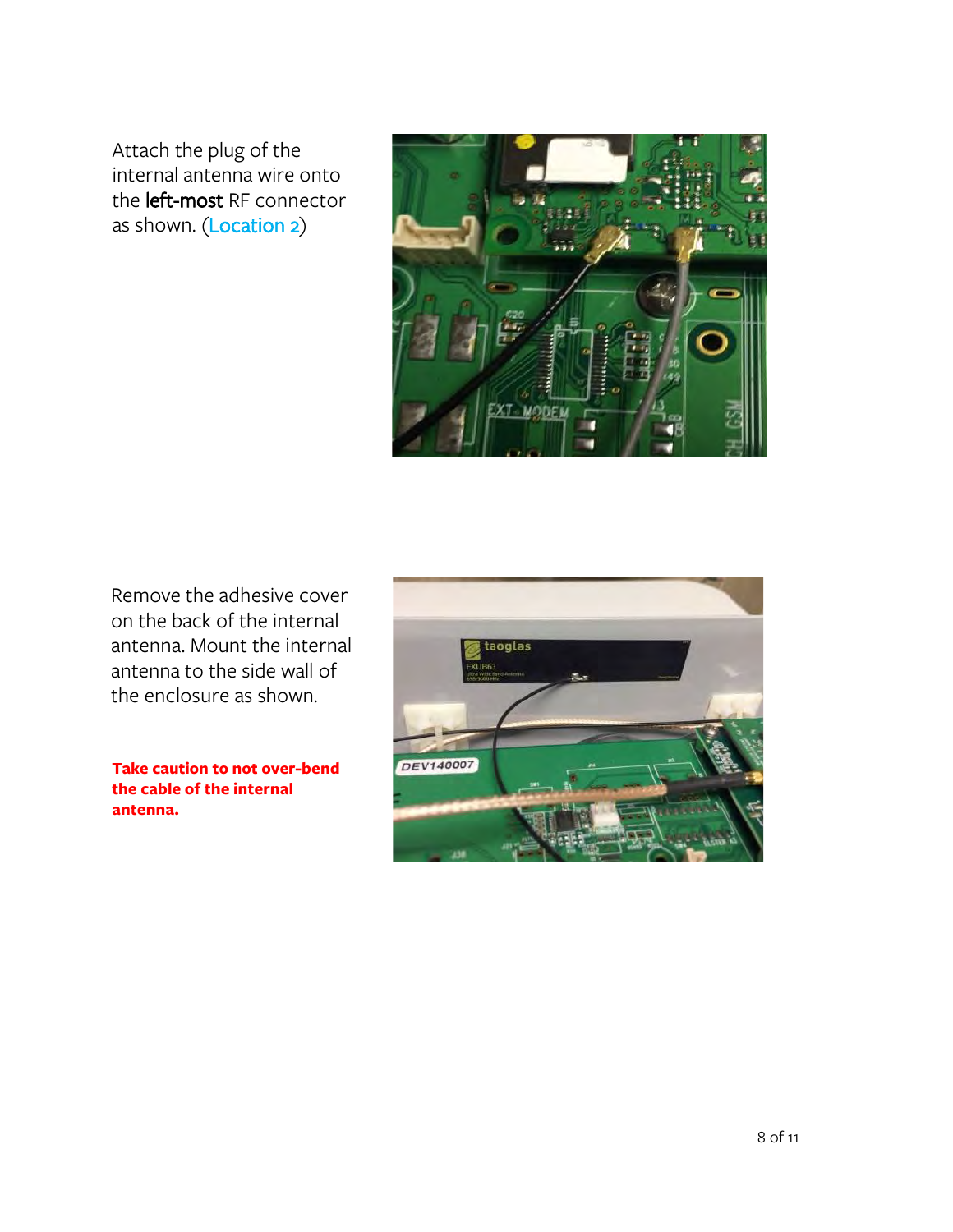Mount a Material 61 ferrite choke onto the GPS antenna cable as shown, looping the cable once thru the ferrite choke.

Re-attach the GPS antenna cable. (Location 5)



Reattach all remaining cable harnesses (Locations 1,3 and 4)



**Final Assembly**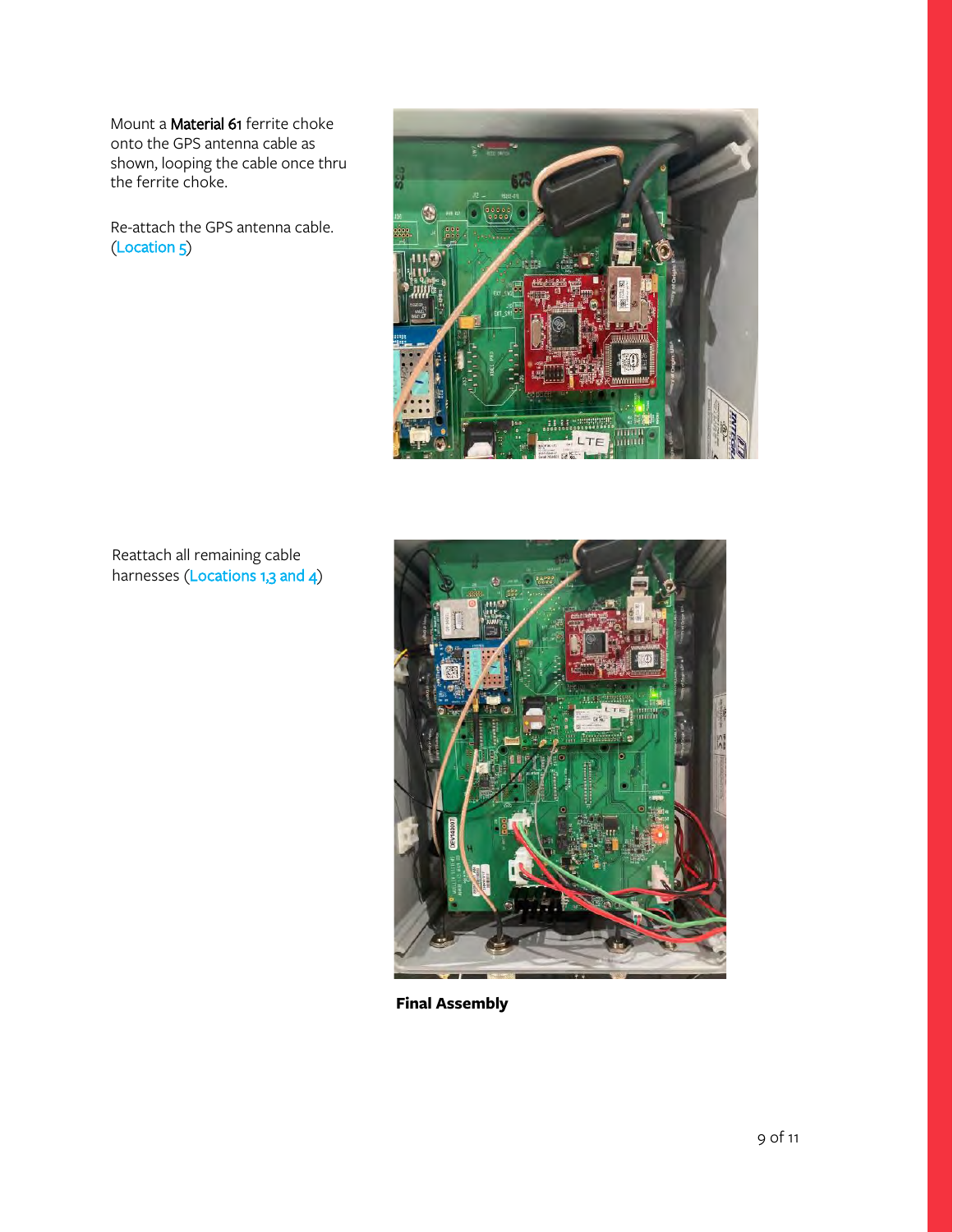Locate the old FCC label mounted on the exterior of the collector.



Locate the new FCC label from the kit (130-0136-001)

#### This product contains the following Model: MTSMC-LAT3, FCC ID: RI7LE910NAV2 / IC: 5131A-LE910NAV2 Model: LMXR, FCC ID: SM6-LMXR / IC: 9235A-LMXR This device complies with Part 15 of the FCC Rules.<br>This device complies with Part 15 of the FCC Rules.<br>This device complies with Part 15 of the FCC Rules.<br>interference, and (2) this device must accept any interference rec

Clean off the surface of the current label on the unit. Remove the protective adhesive cover from the new label and mount the new label over the lower third of the current label as shown

Replace the cover of the collector and reapply AC power.

Once the modem has been replaced, please contact your NOC Analyst or the Network Operations Center at 800-423 1323. Opt 4, Opt 2, Opt 2 to confirm proper functionality.